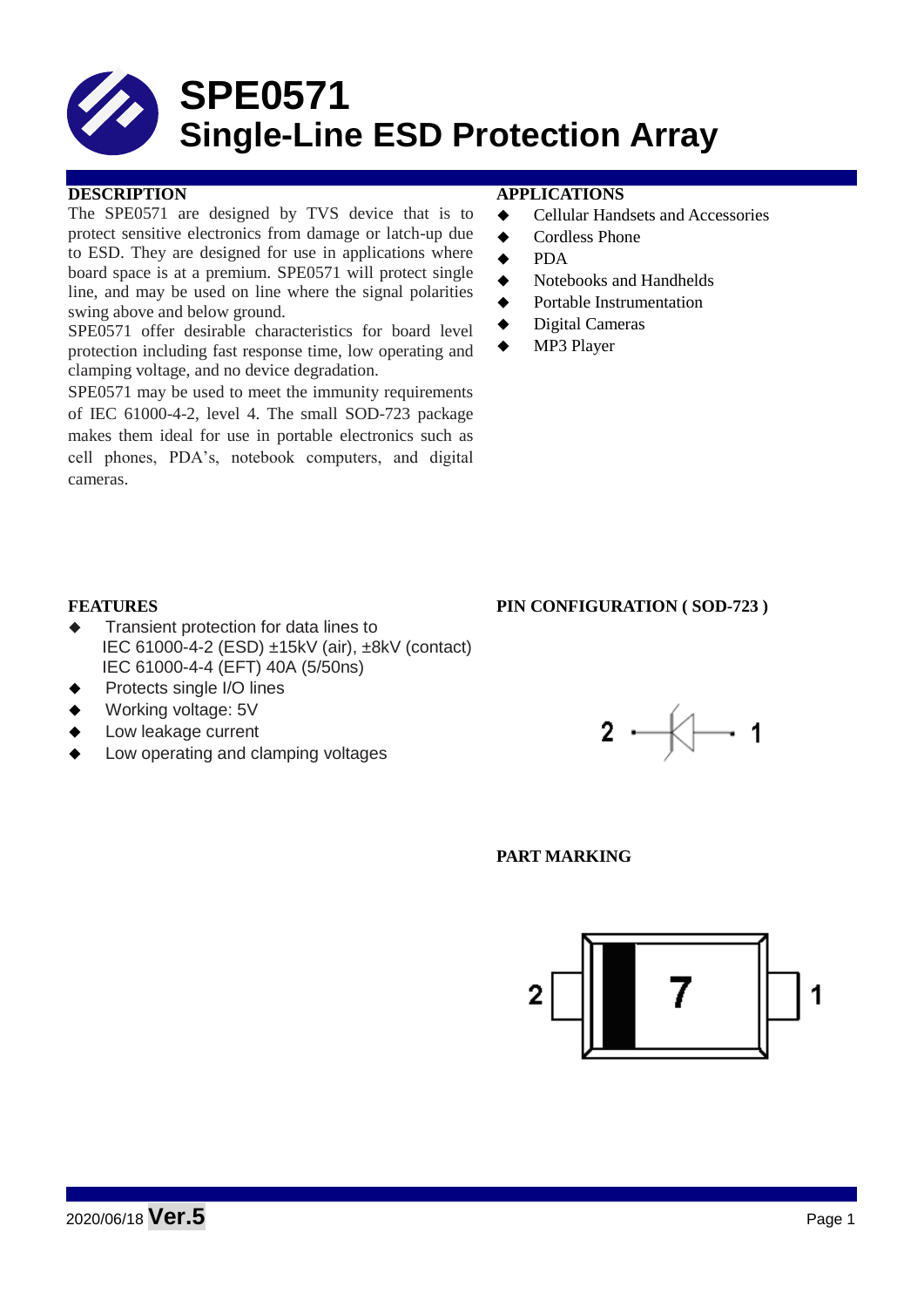

#### **ORDERING INFORMATION**

| <b>Part Number</b> | Package                     | <b>Part Marking</b> |
|--------------------|-----------------------------|---------------------|
| SPE0571D72RGB      | SOD-723                     |                     |
|                    | $\sim$<br>$- - -$<br>$\sim$ |                     |

※ SPE0571D72RGB : Tape Reel ; Pb–Free ; Halogen–Free

# **ABSOULTE MAXIMUM RATINGS**

(TA=25℃ Unless otherwise noted)

| <b>Parameter</b>                                 | <b>Symbol</b> | <b>Typical</b> | Unit            |
|--------------------------------------------------|---------------|----------------|-----------------|
| Peak Pulse Power ( $tp = 8/20 \mu s$ )           | Ppk           | 250            | W               |
| Maximum Peak Pulse Current ( $tp = 8/20 \mu s$ ) | Ipp           |                | A               |
| ESD per IEC $61000 - 4 - 2$ (Air)                | Vpp           | ±15            | KV              |
| ESD per IEC $61000 - 4 - 2$ (Contact)            | Vpp           | $\pm 8$        | KV              |
| <b>Operating Junction Temperature</b>            | Tі            | $-55 \sim 125$ | $\circ$ C       |
| <b>Storage Temperature Range</b>                 | <b>TSTG</b>   | $-55 \sim 150$ | $\rm ^{\circ}C$ |
| <b>Lead Soldering Temperature</b>                | Tī.           | 260 (10sec)    | $\rm ^{\circ}C$ |

# **ELECTRICAL CHARACTERISTICS**

(TA=25℃ Unless otherwise noted)

| <b>Parameter</b>                 | <b>Symbol</b>  | <b>Conditions</b>                                  | Min. | <b>Typ</b> | Max. | Unit         |
|----------------------------------|----------------|----------------------------------------------------|------|------------|------|--------------|
| Reverse Stand – Off<br>Voltage   | <b>VRWM</b>    |                                                    |      |            |      | $\mathbf{V}$ |
| <b>Reverse Breakdown Voltage</b> | <b>VBR</b>     | $It = 1mA$                                         | 6    |            |      | $\mathbf{V}$ |
| <b>Reverse Leakage Current</b>   | $\rm I\!R$     | $V_{\text{RWM}} = 5V$ , T=25°C                     |      | 0.01       |      | μA           |
| <b>Clamping Voltage</b>          | Vc             | Ipp = 1A, tp = $8/20$ μs                           |      |            | 11.5 | V            |
| <b>Clamping Voltage</b>          | Vc             | $\text{Ipp} = 7\text{A}$ , tp = 8/20 µs            |      |            | 15   | $\mathbf{V}$ |
| <b>Junction Capacitance</b>      | C <sub>j</sub> | Between I/O Pin and GND<br>$V_R = 0V$ , $f = 1MHz$ |      | 10         | 20   | pF           |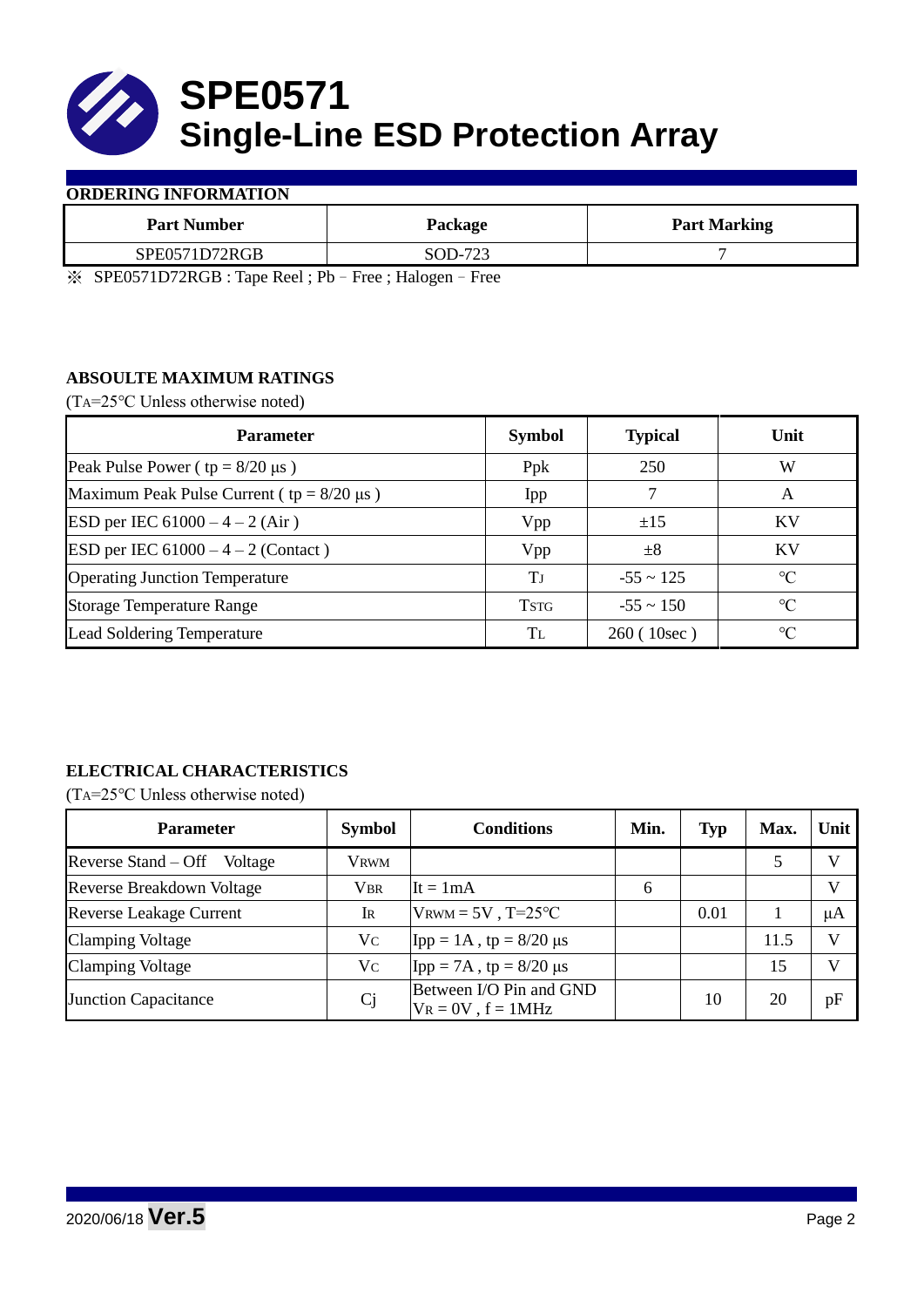

## **TYPICAL CHARACTERISTICS**

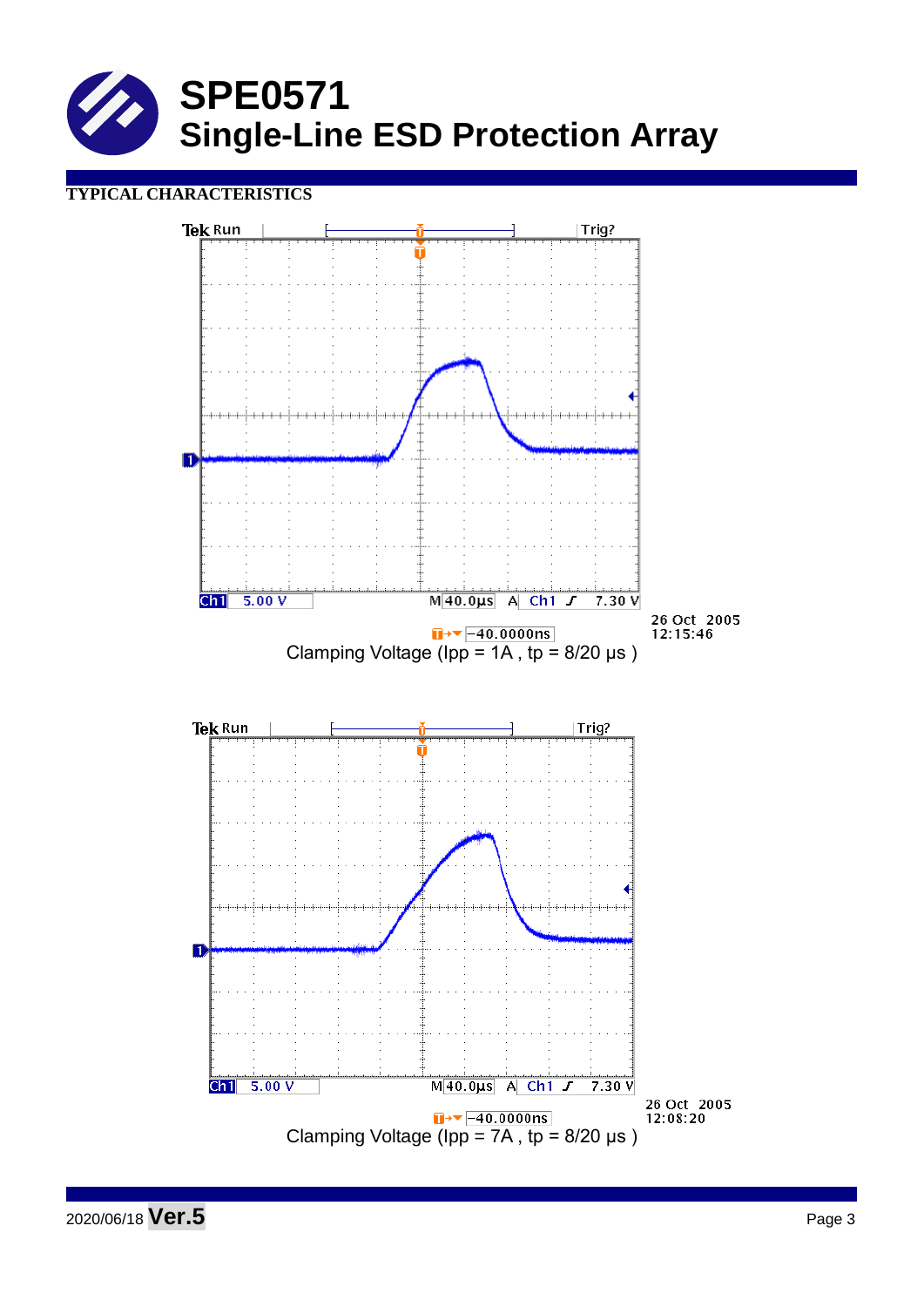# **SPE0571 Single-Line ESD Protection Array**

### **TYPICAL CHARACTERISTICS**





**Fig 1 : Junction Capacitance V.S Reverse Voltage Applied Fig 2 : Peak Plus Power V.S Exponential Plus Duration**





 **Initial Junction Temperature** 



**Fig 3 : Relative Variation of Peal Plus Power V.S Fig 4 : Forward Voltage Drop V.S Peak Forward Current**